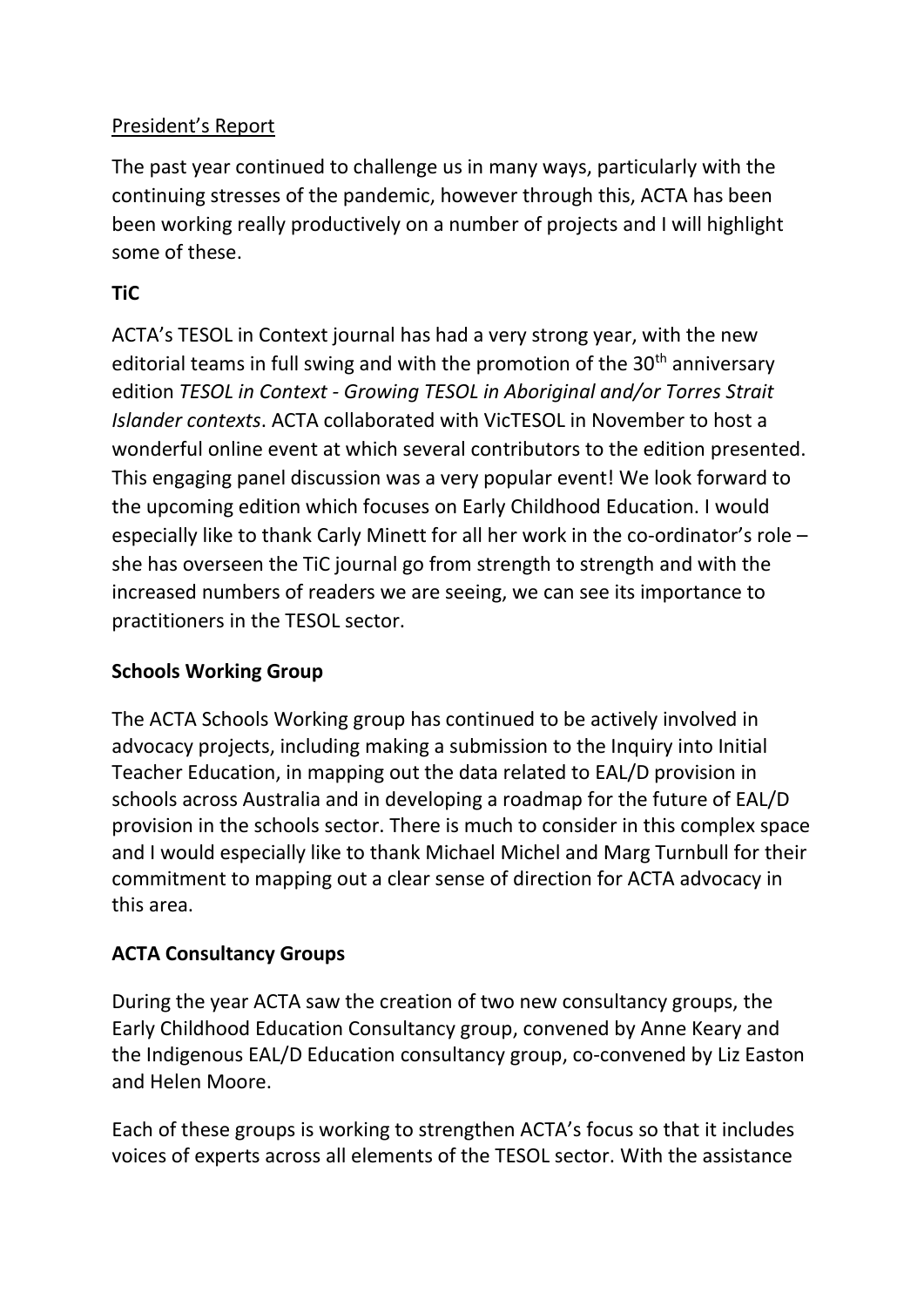of experts in the field, each group is working to develop a clear manifesto to support ACTA's advocacy work in the future.

### **Adult Working Group**

ACTA has been very involved in advocating for the adult sector, in particular in relation to giving strong feedback to the Department of Home Affairs on the proposed new AMEP contract as well as in relation to providing feedback to the Parliamentary Inquiry into Adult Literacy.

Thanks once again to Helen Moore for being both consistent in her messaging and persistent in advocating for improvement and change in this very important area of policy.

## **Conference**

Due to the uncertainties and complexities created by Covid, the 2020, then 2021 ACTA conference had to be postponed yet again. My thanks go to Gae Nastasi and the QATESOL conference team who have had to deal with an extraordinarily long gestation period! We are all really looking forward to a successful conference this coming September, at which we can finally meet up face to face to enjoy some professional learning and networking.

Lastly, thank you to all the ACTA councillors who have contributed in different ways during the past year. To the members of the Executive who have worked really hard behind the scenes to keep everything ticking over; thanks to VP-Helen Moore, Treasurer- Clare Blackman and Secretary- Lauren Quinn. The contributions you have each made over the year are really appreciated. I'd like to especially acknowledge the contribution and commitment of Michael Michel who has been a most supportive and active Immediate Past President.

I look forward to supporting the new ACTA Executive in the coming year, in my role as Immediate Past President. I wish the Council and local State and Territory associations all the best in their important endeavours to strengthen the EAL/D sector.